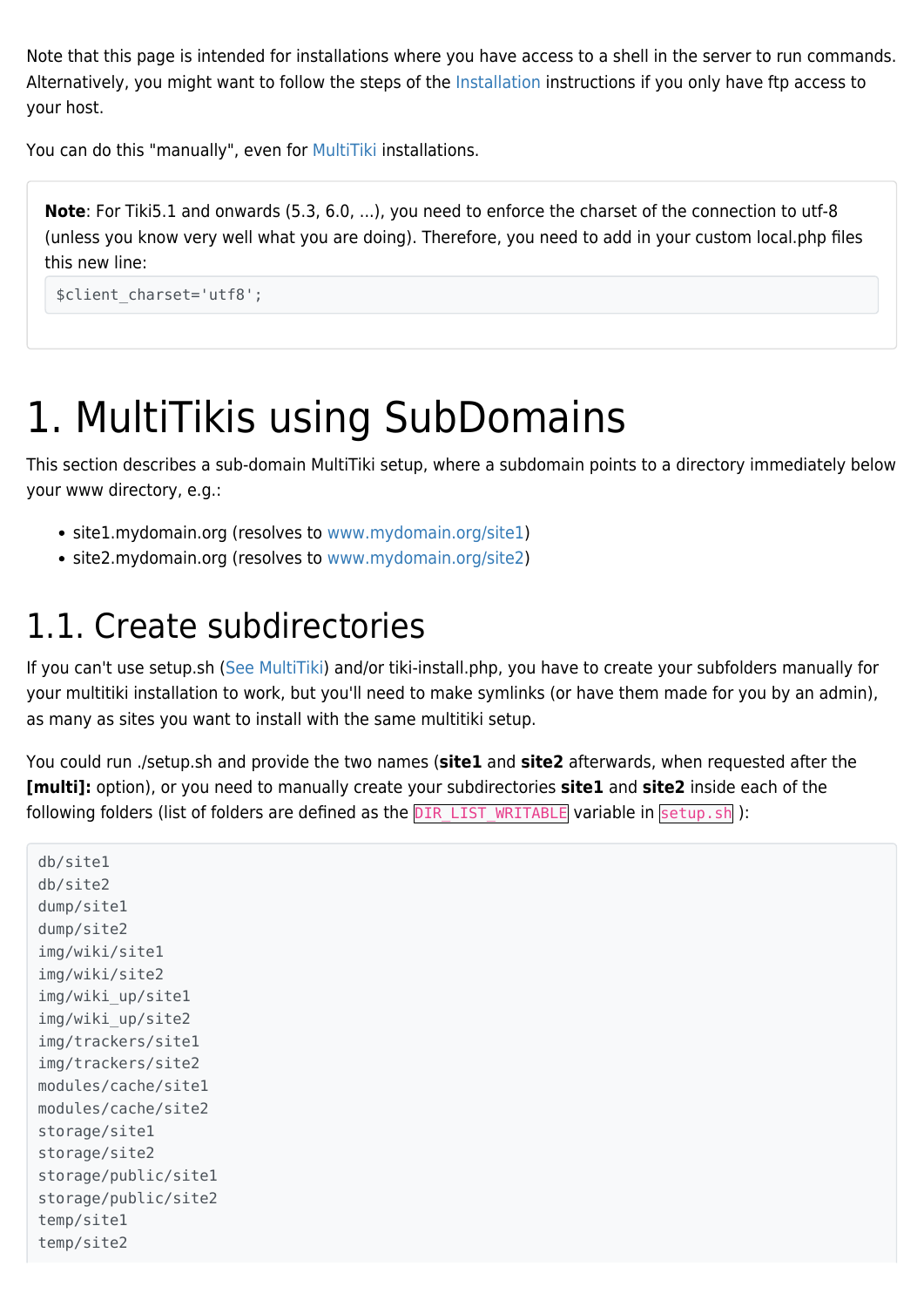```
temp/cache/site1
temp/cache/site2
temp/public/site1
temp/public/site2
temp/templates_c/site1
temp/templates_c/site2
templates/site1
templates/site2
themes/site1
themes/site2
maps/site1
maps/site2
whelp/site1
whelp/site2
mods/site1
mods/site2
files/site1
files/site2
tiki tests/tests/sitel
tiki tests/tests/site2
temp/unified-index/site1
temp/unified-index/site2
```
### 1.2. Add a single customized local.php for all

You need to add a manually modified ./db/local.php with the following syntax:

#### **db/local.php**

```
<?php
$db_tiki='mysqli';
$dbversion_tiki='3.0';
$host_tiki='localhost';
if ($ SERVER["HTTP HOST"] == "site1.mydomain.org" || $ SERVER["HTTP HOST"] ==
"www.site1.mydomain.org") {
   $user_tiki = 'user1';
   $pass_tiki = 'pass1';
   $tikidomain = "site1";
   $dbs_tiki = "tiki30_site1";
} elseif ($ SERVER["HTTP_HOST"] == "site2.mydomain.org" || $_SERVER["HTTP_HOST"] ==
"www.site2.mydomain.org") {
   $user_tiki = 'user2';
   $pass_tiki = 'pass2';
   $tikidomain = "site2";
   $dbs_tiki = "tiki30_site2";
} else {
   $user_tiki = 'user1';
   $pass_tiki = 'pass1';
   $tikidomain = "site1";
   $dbs_tiki='tiki30_site1';
}
```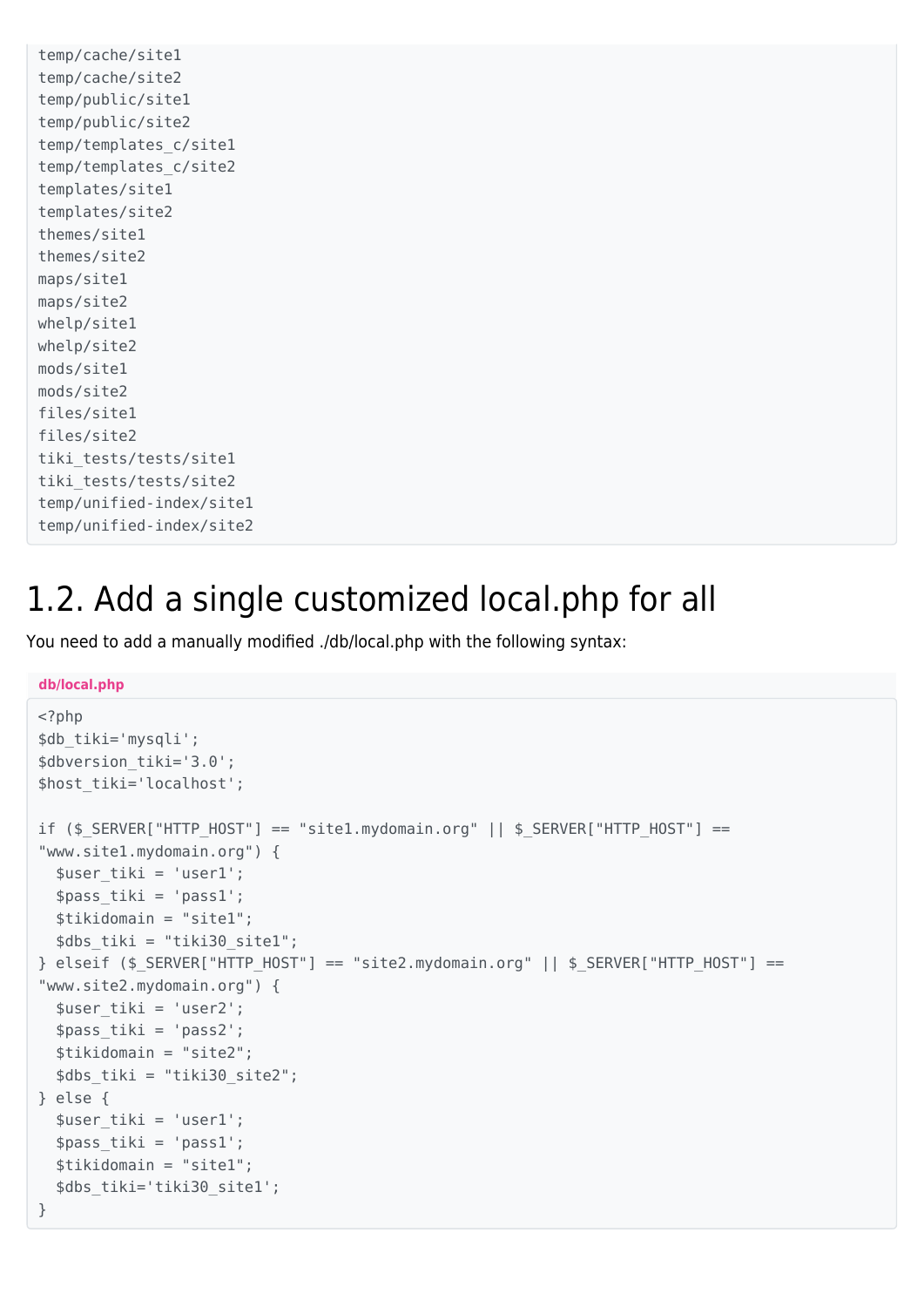### 1.3. Add local.php for each site

Proceed as usual with tiki-install.php, or if you can't for whatever reason, then, add a standard local.php file inside each of each multitiki subfolders of db, i.e.: ./db/site1/local.php

**./db/site2/local.php**

```
<?php
$db_tiki='mysql';
$dbversion_tiki='3.0';
$host_tiki='localhost';
$user_tiki='user1';
$pass_tiki='pass1';
$dbs_tiki='tiki30_site1';
```
#### and

**db/site2/local.php**

```
<?php
$db_tiki='mysql';
$dbversion tiki='3.0';
$host_tiki='localhost';
$user_tiki='user2';
$pass_tiki='pass2';
$dbs_tiki='tiki30_site2';
```
### 1.4. Create symlinks for the multitiki to work

You need to create symbolic links (symlinks) in order to make your multitiki in subdirectories work.

### **Example 1**

Imagine your www root is at: /var/www

and you want to setup your multitiki out of the apache public directory, but here instead, for example: /var/tiki

Then you need to create symlinks (or request them to be created by an admin for you), with instructions like these (prepending "sudo" to the commands or switching to the root account):

```
ln -s /var/tiki /var/www/site1
ln -s /var/tiki /var/www/site2
```
Note: Make sure the site1 and site2 directories do not exist before executing the above commands.

## 1.5. Running tiki-install

You are done with the manual setup. One by one, browse to each of your MultiTiki sites (e.g. [http://localhost/site1/](#page--1-0) and [http://localhost/site2/](#page--1-0)) and start configuring them individually.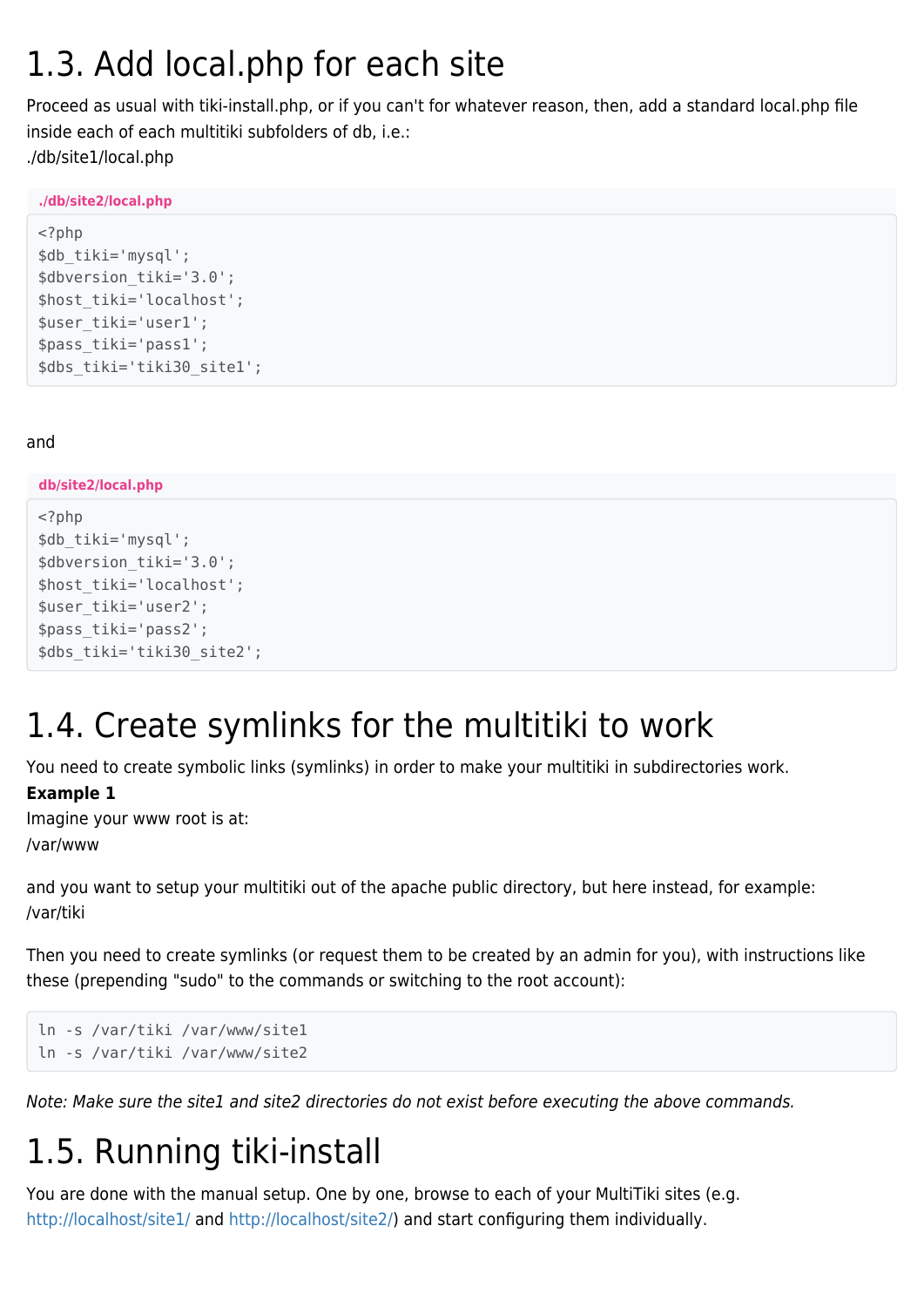If you setup a common username and password for all your multi-tiki's, then the tiki-install.php script (Tiki 3.0) will recognize the MultiTiki installation as you proceed.

#### $\pmb{\times}$

If you manually coded the db/local.php files and the /db/siteX/local.php files correctly, the tiki-install script sees all the databases as connected. On the left hand side of the image below, all but one database is showing connectivity. If you are happy, you can just use the existing connection to proceed.

#### $\pmb{\times}$

NOTE (by little papillon): in my installation (multi-tiki with multiple domains), I had to update information in /db/virtuals.inc before tiki-install.php would list the multitiki-sites

## 2. MultiTikis in subdirectories (Directory Structure Setup)

Suppose you want to avoid subdomains or would instead like your tiki structure to be directly accessed and located within a single directory (e.g. under a /var/tiki/, out of the public htdocs folder of your server, for instance, and symlinked from /var/www/site1 and /var/www/site2 )

- http://www.mydomain.com/tiki1
- http://www.mydomain.com/tiki2

The setup is similar to a subdomain MultiTiki setup (see above). By way of example, we will be setting up **site1 and site2** with the URLs shown at the top of this section. This example assumes a directory **/var/www/** where your sub-tiki's will be "located". For sake, if someone does enter www.mydomain.com/ we have setup to redirect them to the main (site1).

We begin by loading all the tiki files into the /var/tiki/ directory.

### 2.1. Create Subdirectories

Per instructions above, either run setup.sh or manually create the required subdirectories for your various tikis (tiki1, tiki2)

### 2.2. Add a single customized local.php for all

This is where we will diverge somewhat slightly from the subdomain strategy. Namely, we need to test the REQUEST URI to determine where to funnel the visitor.

Once again, with our specific example values shown, you need to add a manually modified ./db/local.php with the following syntax:

```
db/local.php
```

```
<?php
$db_tiki='mysqli';
$dbversion tiki='3.0';
```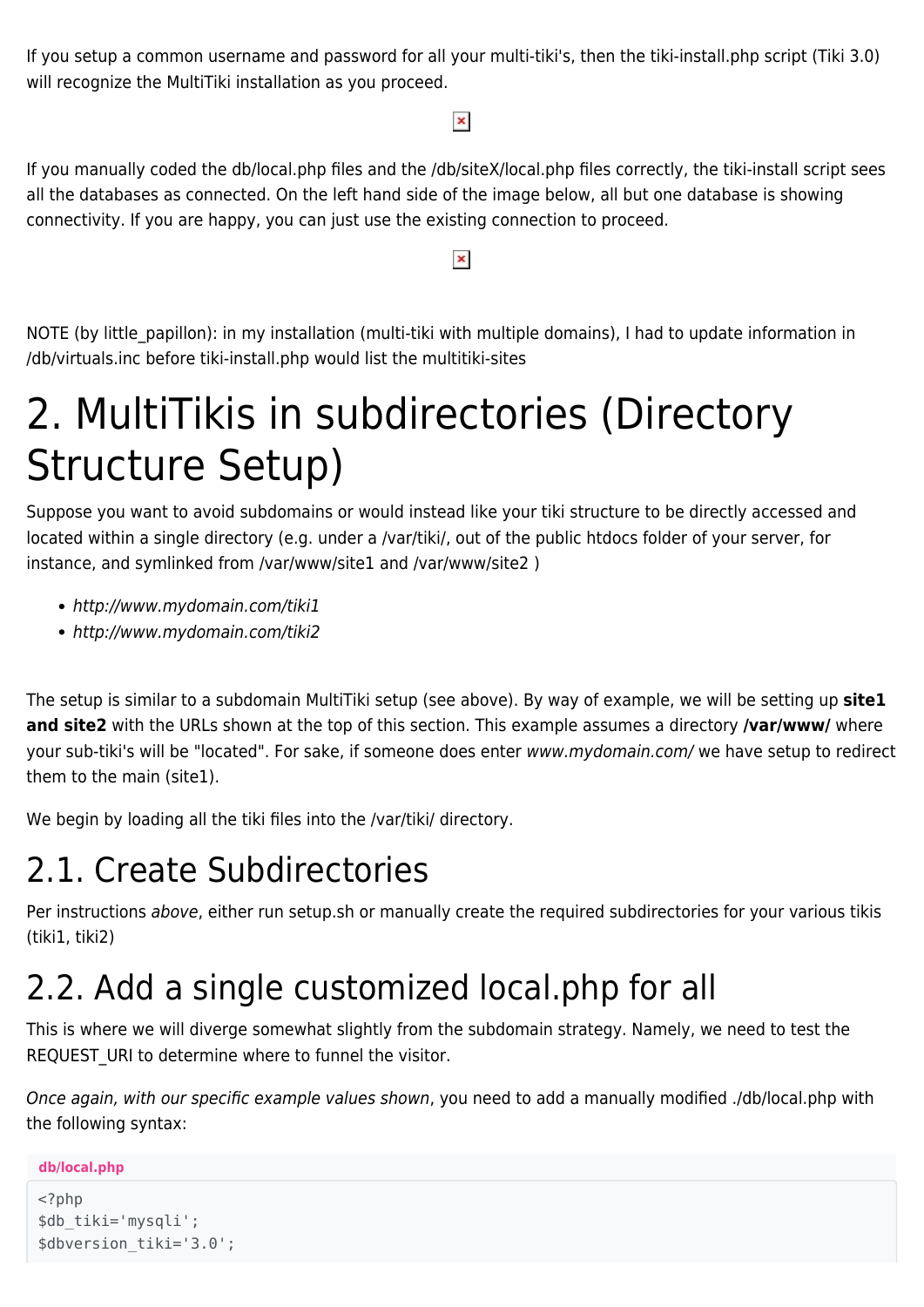```
$host_tiki='localhost';
$myurl=$_SERVER["REQUEST_URI"];
$url_array=explode("/",$myurl);
//for www.mydomain.com/site1
//the array[0] is empty, array[1] == sitel
$requestedtiki = $url array[1];if ($requestedtiki == "site1") {
   $tikidomain = 'site1';
   include "site1/local.php";
} elseif ($requestedtiki == "site2") {
   $tikidomain = 'site2';
   include "site2/local.php";
} else {
   $tikidomain = 'site1';
   include "site1/local.php";
   header( 'Location: http://www.mydomain.com/site1');
}
```
Note how if all else fails, we'll send the user directly to our tiki of choice (site1).

### 2.3. Add local.php for each sub-tiki

Again, we'll branch a little from the prior setup by populating out the local.php files for each tiki.

At this point, it helps to take a side step and set up your databases (see documentation elsewhere). For simplicity you may want your MultiTikis to share a common username/password, but this is not necessary (or particularly secure).

Below is an example for our **site1**. This file would get saved under ./db/site1/local.php

```
./db/site1/local.php
<?php
$db_tiki='mysql';
$dbversion tiki='3.0';
$host_tiki='localhost';
$user_tiki='site1db_username';
$pass_tiki='site1db_password';
$dbs_tiki='site1_db';
```
### 2.4. Create Symlinks

You need to create symlinks (or request them to be created by an admin for you), with instructions like these:

```
cd /var/tiki/ //cd into the main tiki directory
ln -s . /var/www/site1
ln -s . /var/www/site2
```